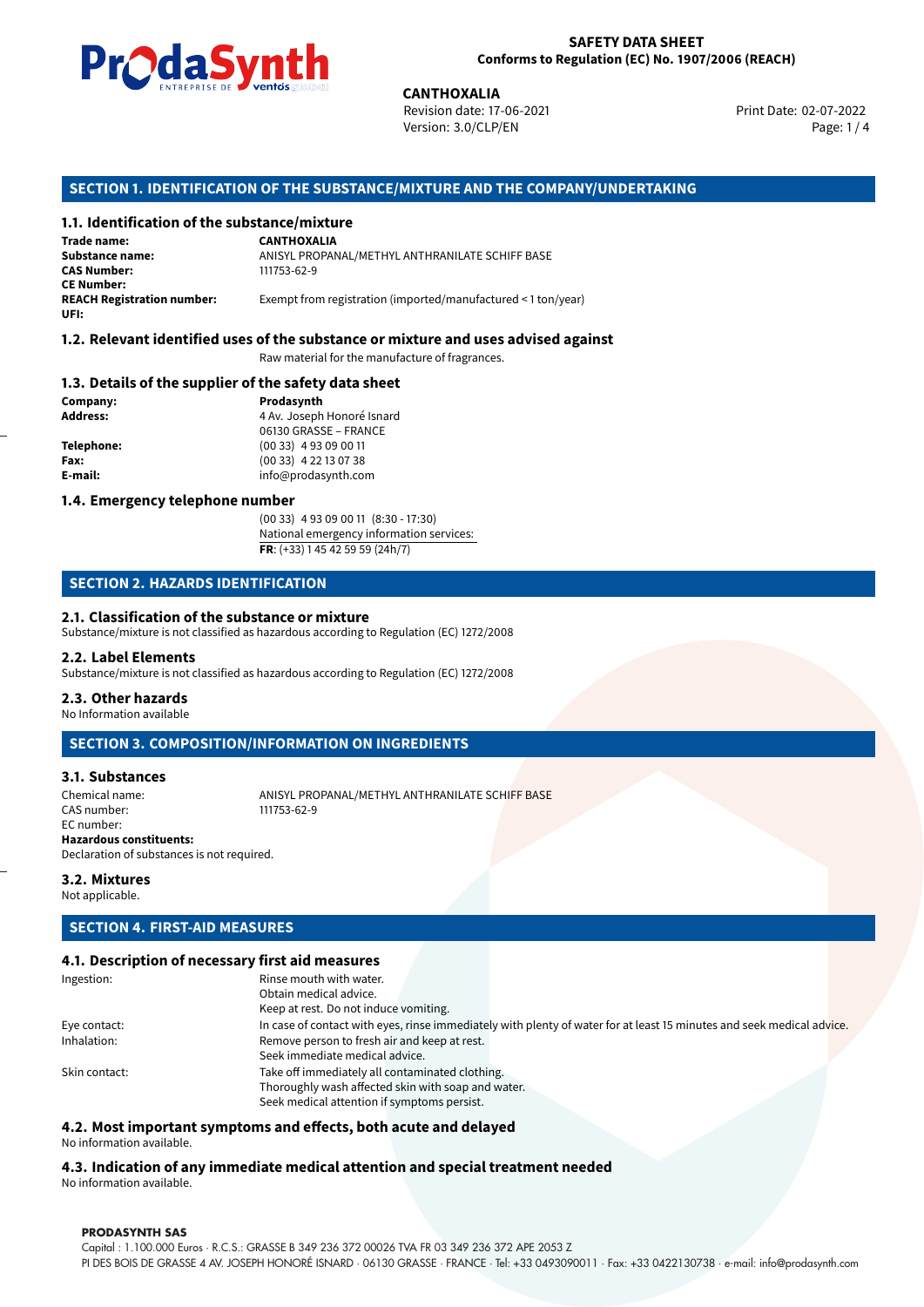

**CANTHOXALIA**<br>
Revision date: 17-06-2021 **Print Date: 02-07-2022** Version: 3.0/CLP/EN Page: 2 / 4

# **SECTION 5. FIRE-FIGHTING MEASURES**

# **5.1. Extinguishing Media**

Water spray, carbon dioxide, dry chemical powder or appropriate foam. For safety reasons do not use full water jet.

# **5.2. Special hazards arising from the substance or mixture**

Known or Anticipated Hazardous Products of Combustion: Emits toxic fumes under fire conditions.

# **5.3. Advice for firefighters**

High temperatures can lead to high pressures inside closed containers. Avoid inhalation of vapors that are created. Use appropriate respiratory protection. Do not allow spillage of fire to be poured into drains or watercourses. Wear self-contained breathing apparatus and protective clothing.

# **SECTION 6. ACCIDENTAL RELEASE MEASURES**

# **6.1. Personal precautions, protective equipment and emergency procedures**

Evacuate surronding areas. Ensure adequate ventilation. Keep unnecessary and unprotected personnel from entering. Do not breathe vapor/spray. Avoid contact with skin and eyes. Information regarding personal protective measures: see section 8.

# **6.2. Environmental precautions**

To avoid possible contamination of the environment, do not discharge into any drains, surface waters or groundwaters.

# **6.3. Methods and materials for containment and cleaning up**

Cover with an inert, inorganic, non-combustible absorbent material (e.g. dry-lime, sand, soda ash). Place in covered containers using non-sparking tools and transport outdoors. Avoid open flames or sources of ignition (e.g. pilot lights on gas hot water heater). Ventilate area and wash spill site after material pickup is complete.

# **6.4. Reference to other sections**

Information regarding exposure controls, personal protection and disposal considerations can be found in sections 8 and 13.

# **SECTION 7. HANDLING AND STORAGE**

## **7.1. Precautions for safe handling**

Do not store or handle this material near food or drinking water. Do not smoke. Avoid contact with the eyes, skin and clothing. Wear protective clothing and use glasses. Observe the rules of safety and hygiene at work. Keep in the original container or an alternative made from a compatible material.

# **7.2. Conditions for safe storage, including any incompatibilities**

Store in tightly closed and preferably full containers in a cool, dry and ventilated area, protected from light. Keep away from sources of ignition (e.g. hot surfaces, sparks, flame and static discharges). Keep away from incompatible materials (see section 10).

# **7.3. Specific end use(s)**

No information available.

# **SECTION 8. EXPOSURE CONTROLS AND PERSONAL PROTECTION**

# **8.1. Control parameters**

Components with occupational exposure limits: None known.

# **8.2. Exposure controls**

| Appropriate engineering controls: | Measures should be taken to prevent materials from being splashed into the body.                                                            |  |  |
|-----------------------------------|---------------------------------------------------------------------------------------------------------------------------------------------|--|--|
|                                   | Provide adequate ventilation, according to the conditions of use. Use a mechanical exhaust if required.                                     |  |  |
| Eye/Face protection:              | Chemical safety goggles are recommended. Wash contaminated goggles before reuse.                                                            |  |  |
| Hand Protection:                  | Chemical-resistant gloves are recommended. Wash contaminated gloves before reuse.                                                           |  |  |
| Body protection:                  | Personal protective equipment for the body should be selected based on the task being performed and the risks                               |  |  |
|                                   | involved.                                                                                                                                   |  |  |
| <b>Respiratory Protection:</b>    | In case of insufficient ventilation, use suitable respiratory equipment.                                                                    |  |  |
| Environmental exposure controls:  | Emissions from ventilation or process equipment should be checked to ensure they comply with environmental<br>protection legislation.       |  |  |
|                                   | In some cases, filters or engineering modifications to the process equipment will be necessary to reduce emissions to<br>acceptable levels. |  |  |

#### **PRODASYNTH SAS**

Capital : 1.100.000 Euros · R.C.S.: GRASSE B 349 236 372 00026 TVA FR 03 349 236 372 APE 2053 Z PI DES BOIS DE GRASSE 4 AV. JOSEPH HONORÉ ISNARD · 06130 GRASSE · FRANCE · Tel: +33 0493090011 · Fax: +33 0422130738 · e-mail: info@prodasynth.com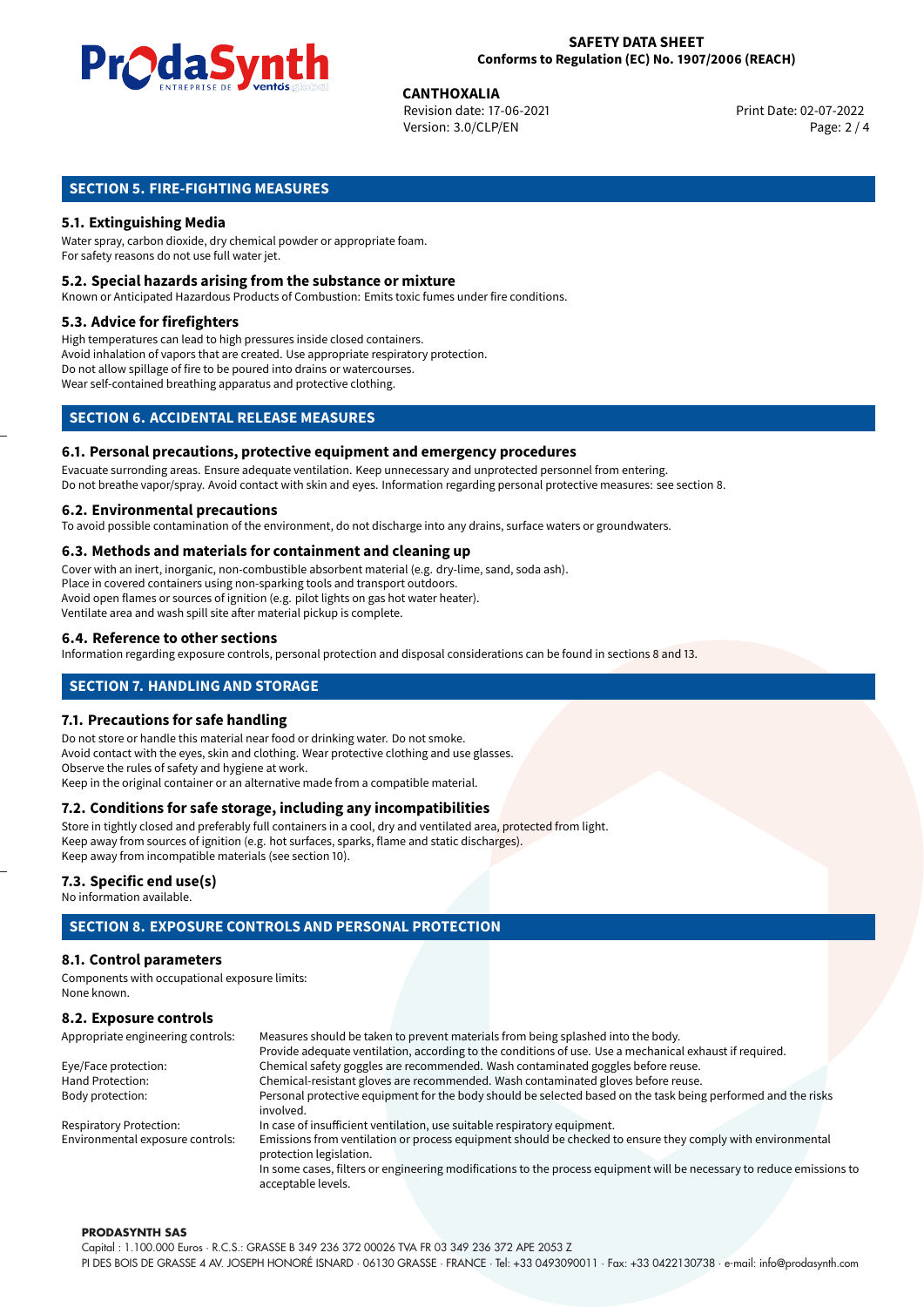

**CANTHOXALIA**<br>
Revision date: 17-06-2021 **Print Date: 02-07-2022** Version: 3.0/CLP/EN Page: 3 / 4

# **SECTION 9. PHYSICAL AND CHEMICAL PROPERTIES**

# **9.1. Information on basic physical and chemical properties**

Appearance: Solid Colour: Conforms to standard Odour: Conforms to standard Odour theshold: Not determined pH: Not determined Melting point/freezing point: Not determined Boling point/boiling range (°C): 250°C Flash point: 110 °C Evaporation rate: Not determined Flammability: Not determined Lower flammability/Explosive limit: Not determined Upper flammability/Explosive limit: Not determined Vapour pressure: Vapour pressure: Not determined Vapour Density: Not determined Density: Not determined Relative density: Not determined Water solubility: NON MISCIBLE IN WATER - MISCIBLE IN TRIACETIN Solubility in other solvents: SOLUBLE IN ETHANOL Partition coefficient n-octanol/water: Not determined Auto-ignition temperature: Not determined Decomposition temperature: Not determined Viscosity, dynamic:  $\blacksquare$ Viscosity, kinematic: Not determined Explosive properties: Not determined Oxidising properties: NONE EXPECTED

# **9.2. Additional information**

No information available.

# **SECTION 10. STABILITY AND REACTIVITY**

## **10.1. Reactivity**

No hazardous reactions if stored and handled as prescribed/indicated.

# **10.2. Chemical stability**

The product is stable if stored and handled as prescribed/indicated.

## **10.3. Possibility of hazardous reactions**

No hazardous reactions if stored and handled as prescribed/indicated.

# **10.4. Conditions to Avoid**

Conditions to Avoid: Excessive heat, flame or other ignition sources.

# **10.5. Incompatible materials**

Avoid contact with strong acids and bases and oxidizing agents.

# **10.6. Hazardous decomposition products**

During combustion may form carbon monoxide and unidentified organic compounds.

# **SECTION 11. TOXICOLOGICAL INFORMATION**

# **11.1. Information on toxicological effects**

| <b>Acute toxicity</b>                    | Based on the data available, the criteria for classification are not met. |
|------------------------------------------|---------------------------------------------------------------------------|
| <b>Skin corrosion/irritation</b>         | Based on the data available, the criteria for classification are not met. |
| Serious eye damage/irritation            | Based on the data available, the criteria for classification are not met. |
| <b>Respiratory or skin sensitisation</b> | Based on the data available, the criteria for classification are not met. |
| <b>Germ cell mutagenicity</b>            | Based on the data available, the criteria for classification are not met. |
| Carcinogenicity                          | Based on the data available, the criteria for classification are not met. |
| <b>Reproductive toxicity</b>             | Based on the data available, the criteria for classification are not met. |
| <b>STOT-single exposure</b>              | Based on the data available, the criteria for classification are not met. |
| <b>STOT-repeated exposure</b>            | Based on the data available, the criteria for classification are not met. |

#### **PRODASYNTH SAS**

Capital : 1.100.000 Euros · R.C.S.: GRASSE B 349 236 372 00026 TVA FR 03 349 236 372 APE 2053 Z

PI DES BOIS DE GRASSE 4 AV. JOSEPH HONORÉ ISNARD · 06130 GRASSE · FRANCE · Tel: +33 0493090011 · Fax: +33 0422130738 · e-mail: info@prodasynth.com